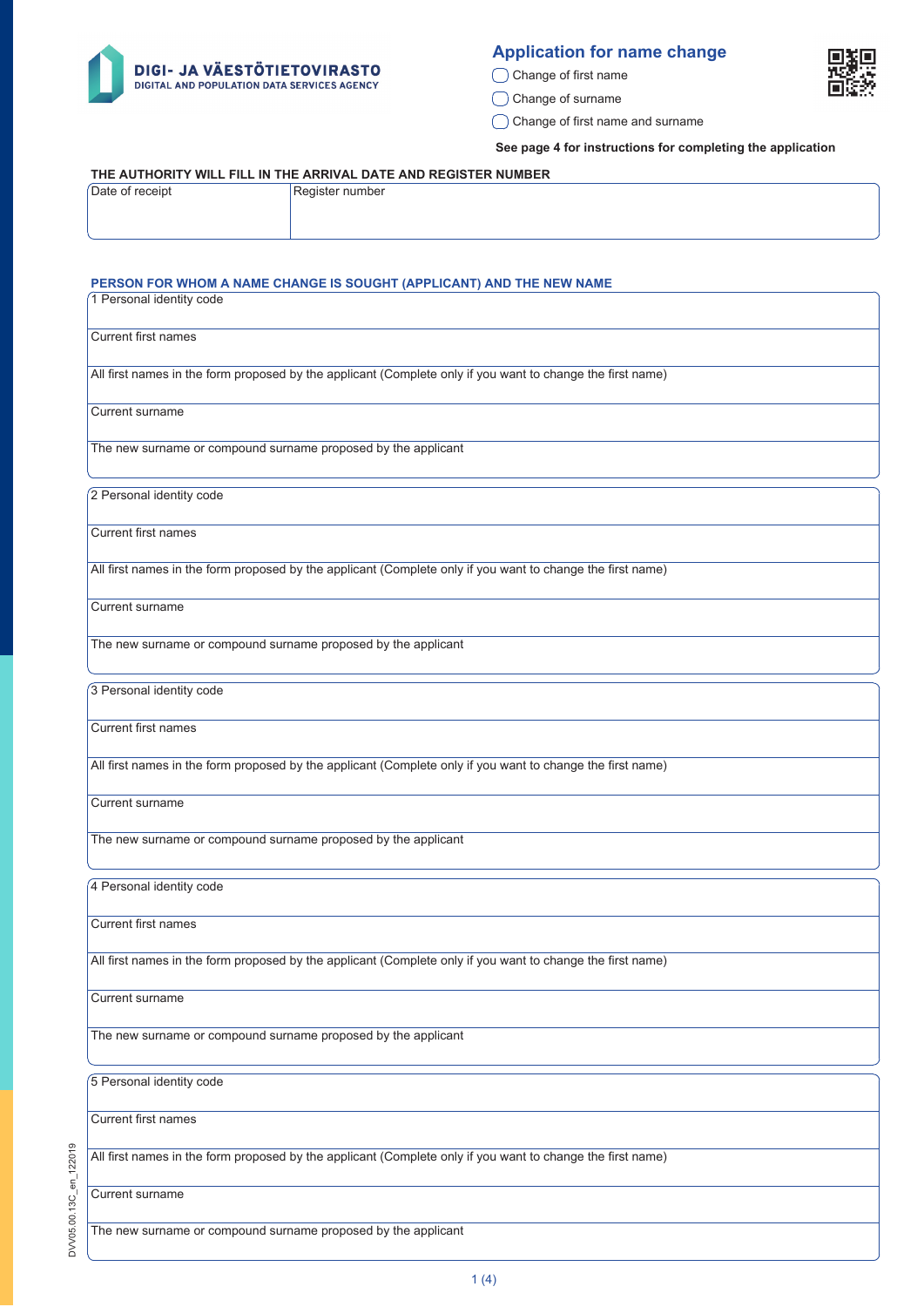

### **REASONS FOR ADOPTING THESE PARTICULAR FIRST NAMES AND/OR SURNAMES**

Why would you like to adopt these particular names?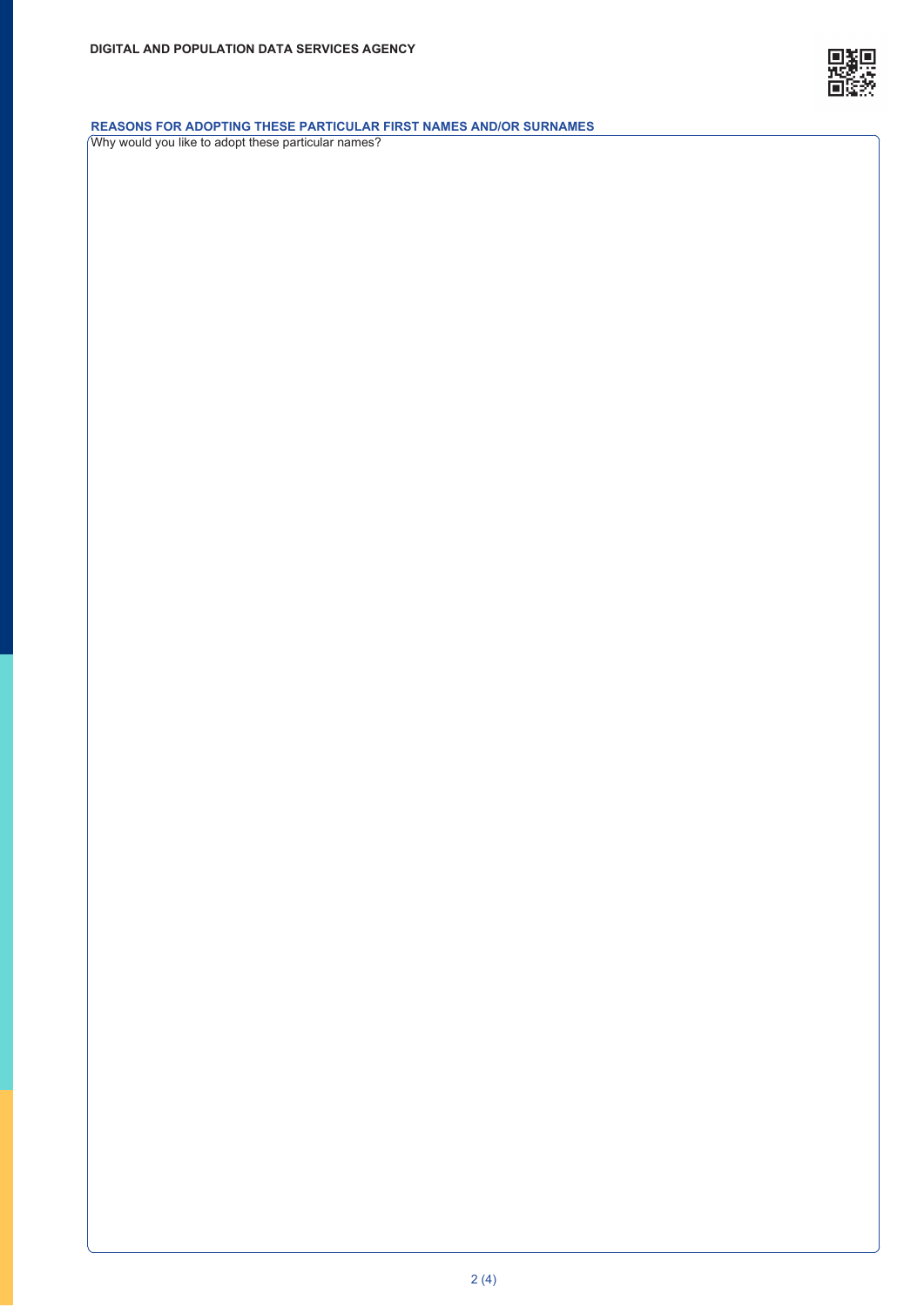

# 1 Place and date Signature and name in block letters **SIGNATURES**

| Contact information (address, email, phone number) |                                     |  |
|----------------------------------------------------|-------------------------------------|--|
| 2 Place and date                                   | Signature and name in block letters |  |
| Contact information (address, email, phone number) |                                     |  |
| 3 Place and date                                   | Signature and name in block letters |  |
| Contact information (address, email, phone number) |                                     |  |
| 4 Place and date                                   | Signature and name in block letters |  |
| Contact information (address, email, phone number) |                                     |  |
| 5 Place and date                                   | Signature and name in block letters |  |
| Contact information (address, email, phone number) |                                     |  |

## **CONSENT**

| Consent of underage child aged over 10/spouse or cohabiting partner/custodians |                                     |  |
|--------------------------------------------------------------------------------|-------------------------------------|--|
| 1 Place and date                                                               | Signature and name in block letters |  |
| 2 Place and date                                                               | Signature and name in block letters |  |
| 3 Place and date                                                               | Signature and name in block letters |  |
| 4 Place and date                                                               | Signature and name in block letters |  |
| 5 Place and date                                                               | Signature and name in block letters |  |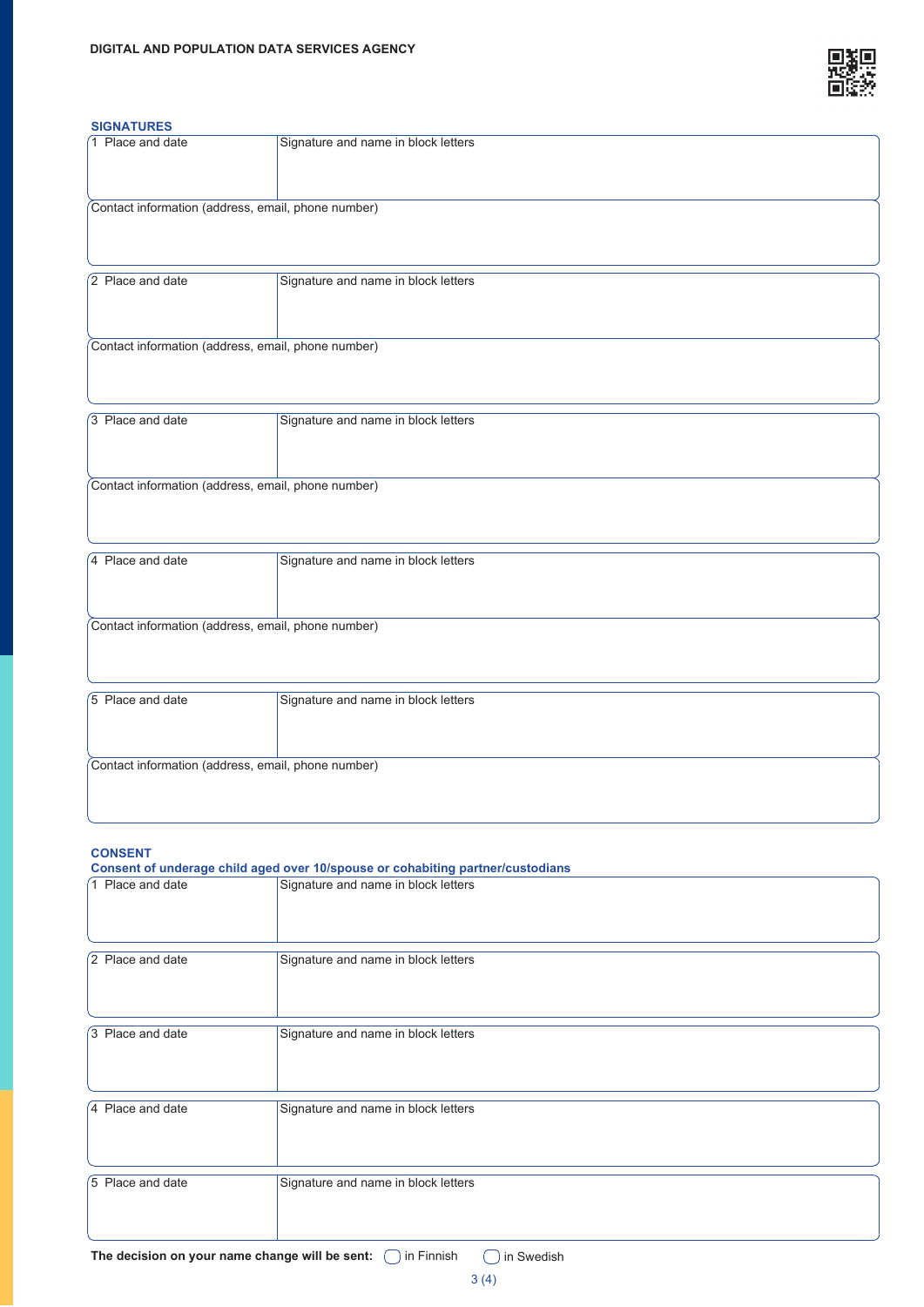

## **INSTRUCTIONS**

#### **Who can apply for a name change?**

- The applicant is the person for whom the name change is sought.
- A person who is of age must make the application himself/herself.
- An underage applicant aged between 15 and 17 has the right to make the application himself/herself.
- The application for changing the name of a child under the age of 15 must be made by the child's custodian/ custodians or another legal representative of the child.
- A joint application for a common surname or a compound surname can be made by spouses or cohabiting partners who have lived in the same household for at least 5 years or if the cohabiting partners have or have had a child in joint custody, and the cohabiting partner gives his/her consent to the adoption of the name.
- With the consent of the custodians, a joint application can be made by a parent who is living in the same household with his/her underage child and who is not the child's custodian.

#### **Consent for changing the name**

- Custodians of an underage child are provided with an opportunity to be heard in connection with an application made by an underage child.
- If the underage child is over 10 years old, the child's surname can only be changed with his/her written consent.
- If the applicant wants to have the current surname of his/her spouse as the surname or as one surname in a compound surname, the consent of the spouse in question is required. A surname that has been given to a spouse on the basis of a marriage cannot be adopted as a surname or made part of a compound surname.

#### **Signatures, number of names and additional information**

The application must be signed by each of the applicants or their representatives (for example, the custodian of an underage child). Changing the name of a family member does not automatically change the surname of any of the other family members.

You can propose a maximum of two (2) different new surnames on the same application.

You can have a maximum of four (4) first names.

For more information on surnames and compound surnames see the following website: ww.dvv.fi/en.

If the applicants have their place of residence in Denmark, Norway or Sweden, the Finnish authorities are not competent to consider an application for name change. The application must be made in the country where the applicants have their place of residence.

#### **Appendices**

Attach the necessary information to the application. However, you do not need to submit information that is already in the Population Information System as this will be checked as part of official duties. For example, if you want to adopt the surname of your ancestors as your new surname, you must provide details showing that your ancestors used the surname in question on a permanent basis.

#### **Fee**

The application fee can be paid either when submitting your application or later by invoice.

#### **Price list**

www.dvv.fi/en. A fee is charged even if the application is rejected.

#### **Return of a name change application**

You can submit your application for a name change to the Digital and Population Data Services Agency or the State Department of Åland.

#### **Legal provisions**

Act on Forenames and Surnames (946/2017). Decree on Forenames and Surnames (838/2018).

#### **Return the form to the following address**

Digital and Population Data Services Agency, PO Box 1003, FI-02151 Espoo, Finland. Residents of Åland must return the form to the State Department of Åland.